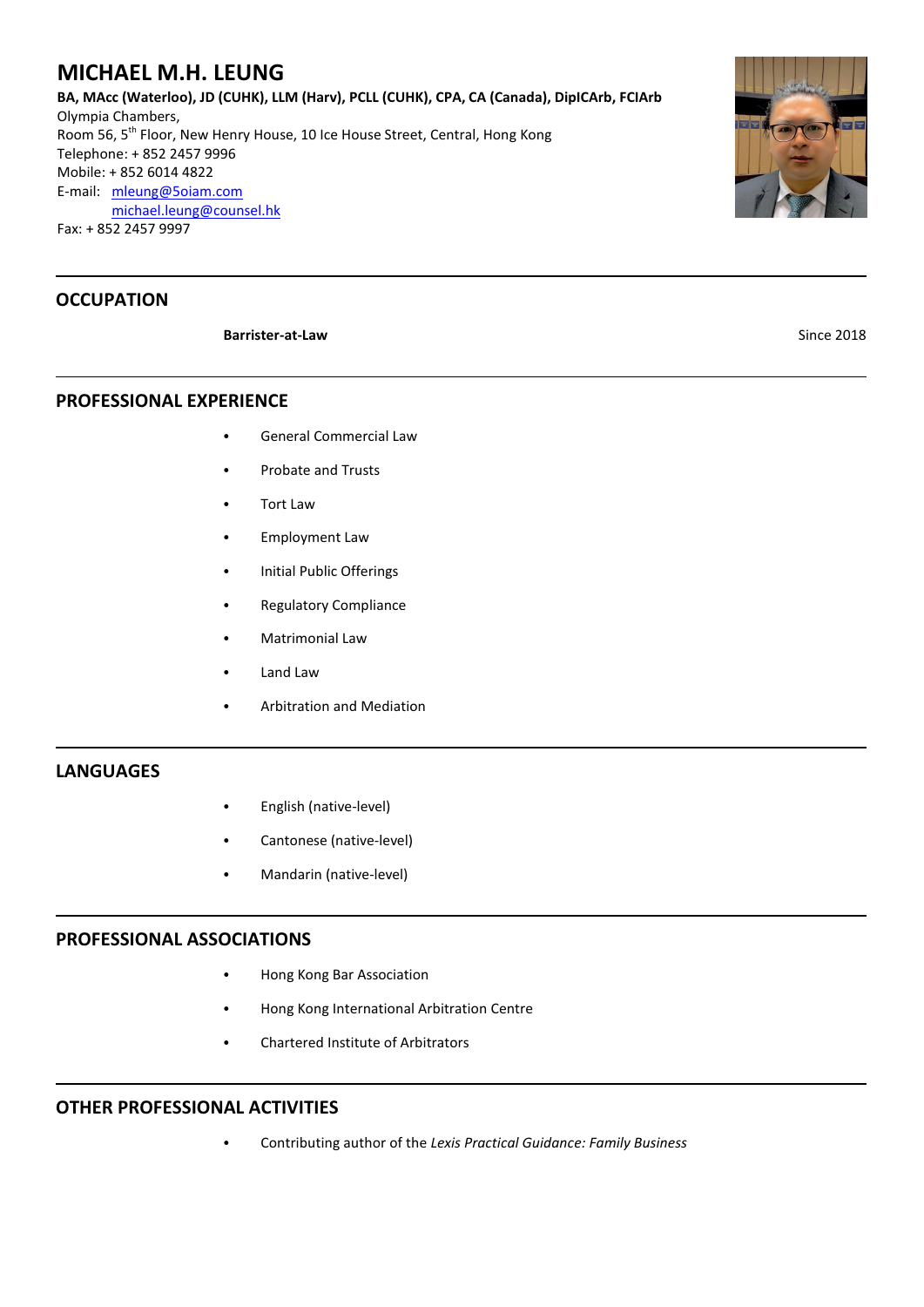## **PAST EMPLOYMENT**

| <b>Staff Accountant</b><br>DELOITTE, TORONTO                                  | $2003 - 2006$ |
|-------------------------------------------------------------------------------|---------------|
| <b>Senior Associate</b><br><b>KPMG, TORONTO</b>                               | $2007 - 2009$ |
| <b>Senior Financial Analyst</b><br><b>GEORGE WESTON LIMITED, TORONTO</b>      | $2009 - 2010$ |
| Associate<br>NOMURA INTERNATIONAL (HONG KONG) LIMITED, HONG KONG              | $2011 - 2013$ |
| <b>Regional Manager</b><br>MANULIFE FINANCIALS (HONG KONG) LIMITED, HONG KONG | $2013 - 2014$ |

# **EDUCATION**

| <b>Bachelor of Arts</b><br><b>UNIVERSITY OF WATERLOO</b>                                     | 2006  |
|----------------------------------------------------------------------------------------------|-------|
| <b>Master of Accountancy</b><br><b>UNIVERSITY OF WATERLOO</b>                                | 2007  |
| <b>Juris Doctor</b><br>THE CHINESE UNIVERSITY OF HONG KONG                                   | 2015  |
| <b>Master of Laws</b><br><b>HARVARD LAW SCHOOL</b>                                           | 2016  |
| <b>Postgraduate Certificate in Laws</b><br>THE CHINESE UNIVERSITY OF HONG KONG               | 2017  |
| Diploma in International Commercial Arbitration<br><b>CHARTERED INSTITUTE OF ARBITRATORS</b> | 2020. |

### **QUALIFICATIONS**

| $\bullet$ | Chartered Accountant, Chartered Professional Accountant (Canada) | 2009  |
|-----------|------------------------------------------------------------------|-------|
| $\bullet$ | Barrister-at-Law of the High Court of Hong Kong                  | 2018  |
| $\bullet$ | Associate Member of the Hong Kong Mediation Centre               | 2019  |
|           | Fellow of the Chartered Institute of Arbitrators                 | 2020. |
|           |                                                                  |       |

#### **SELECTED PAST CASES**

- C *Kwong You Keung Stanley v Chiu Sin Shum* (DCCJ 5745 of 2017) Expert evidence on noise
- $\bullet$  FCMC 12484/2017 Trust law
- C *Chan Sui Hong v Siu Wai Keung & Ors* (DCMP 3328 of 2018), *Chan Sui Hong v Siu Wai Keung & Ors* (DCMP 3329 of 2018), *Chan Shui On v Fan Ying Kin & Ors*(DCMP 3330 of 2018) *and Chan Sui Hong v Siu Wai Keung & Ors* (DCMP 3331 of 2018) — Land law
- C *Asian Well Technologies Limited v Lee Yee Man & Ors* (CACV 595 of 2018) Land law
- Yeung Lin Mui v Chu Kwok Wai & Anor (HCMP 1307 of 2018) Civil contempt